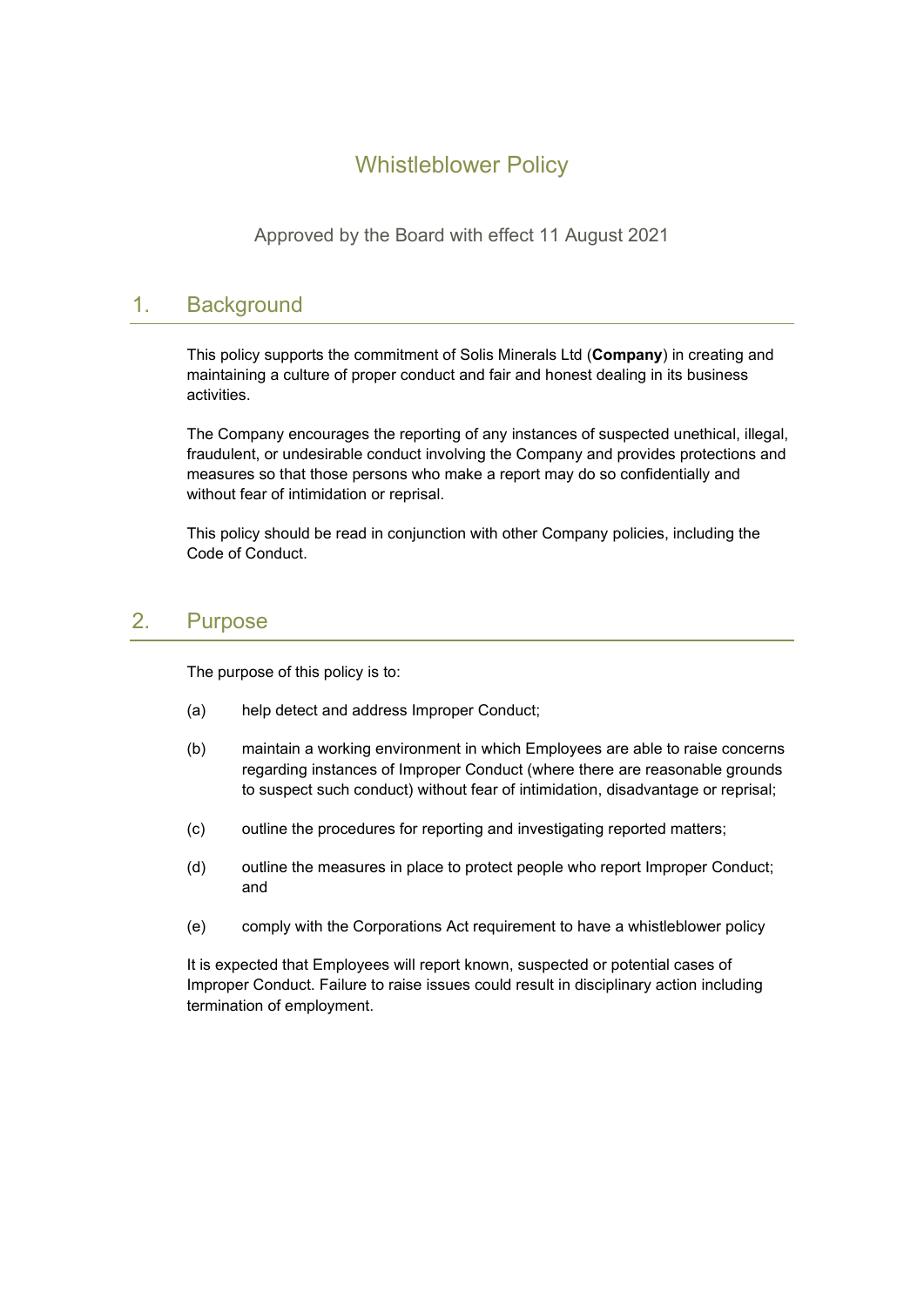# 3. Definitions

In this Policy:

| <b>APRA</b>                                | means the Australian Prudential Regulation Authority                                                                                                                                                                                               |                                                                                                                                                                                                   |
|--------------------------------------------|----------------------------------------------------------------------------------------------------------------------------------------------------------------------------------------------------------------------------------------------------|---------------------------------------------------------------------------------------------------------------------------------------------------------------------------------------------------|
| <b>ASIC</b>                                | means the Australian Securities and Investments Commission.                                                                                                                                                                                        |                                                                                                                                                                                                   |
| Company                                    | means Solis Minerals Ltd.(ACN 645 578 454).                                                                                                                                                                                                        |                                                                                                                                                                                                   |
| <b>Corporations Act</b>                    | means the Corporations Act 2001 (Cth) as amended or modified<br>from time to time.                                                                                                                                                                 |                                                                                                                                                                                                   |
| <b>Employee</b>                            | means any employee, director, contractor or consultant of the<br>Company.                                                                                                                                                                          |                                                                                                                                                                                                   |
| <b>Improper Conduct</b>                    | means conduct that is illegal, unacceptable or undesirable, or<br>the concealment of such conduct. It includes, but is not limited<br>to, conduct that:                                                                                            |                                                                                                                                                                                                   |
|                                            | (a)                                                                                                                                                                                                                                                | is against the law or is a failure by the Company to<br>comply with any legal obligation;                                                                                                         |
|                                            | (b)                                                                                                                                                                                                                                                | is dishonest, fraudulent or corrupt;                                                                                                                                                              |
|                                            | (c)                                                                                                                                                                                                                                                | is potentially damaging to the Company, an Employee<br>or a third party, including unsafe work practices,<br>environmental damage, health risks or substantial<br>wasting of corporate resources; |
|                                            | (d)                                                                                                                                                                                                                                                | is misleading or deceptive conduct of any kind, including<br>questionable accounting or financial reporting practices;                                                                            |
|                                            | (e)                                                                                                                                                                                                                                                | involves bullying, harassment or discrimination; or                                                                                                                                               |
|                                            | (f)                                                                                                                                                                                                                                                | is unethical or breaches the Company's policies,<br>protocols or codes of conduct.                                                                                                                |
| <b>Reasonable</b><br><b>Grounds</b>        | means that a reasonable person in your position would also<br>suspect the information indicates Improper Conduct.                                                                                                                                  |                                                                                                                                                                                                   |
| <b>Section</b>                             | means a section of this policy.                                                                                                                                                                                                                    |                                                                                                                                                                                                   |
| Whistleblower<br><b>Protection Officer</b> | means a person nominated by the Company whose key<br>responsibilities include protecting Disclosing Persons who report<br>concerns under this policy. The current Whistleblower Protection<br>Officer nominated by the Company will be Chris Gale. |                                                                                                                                                                                                   |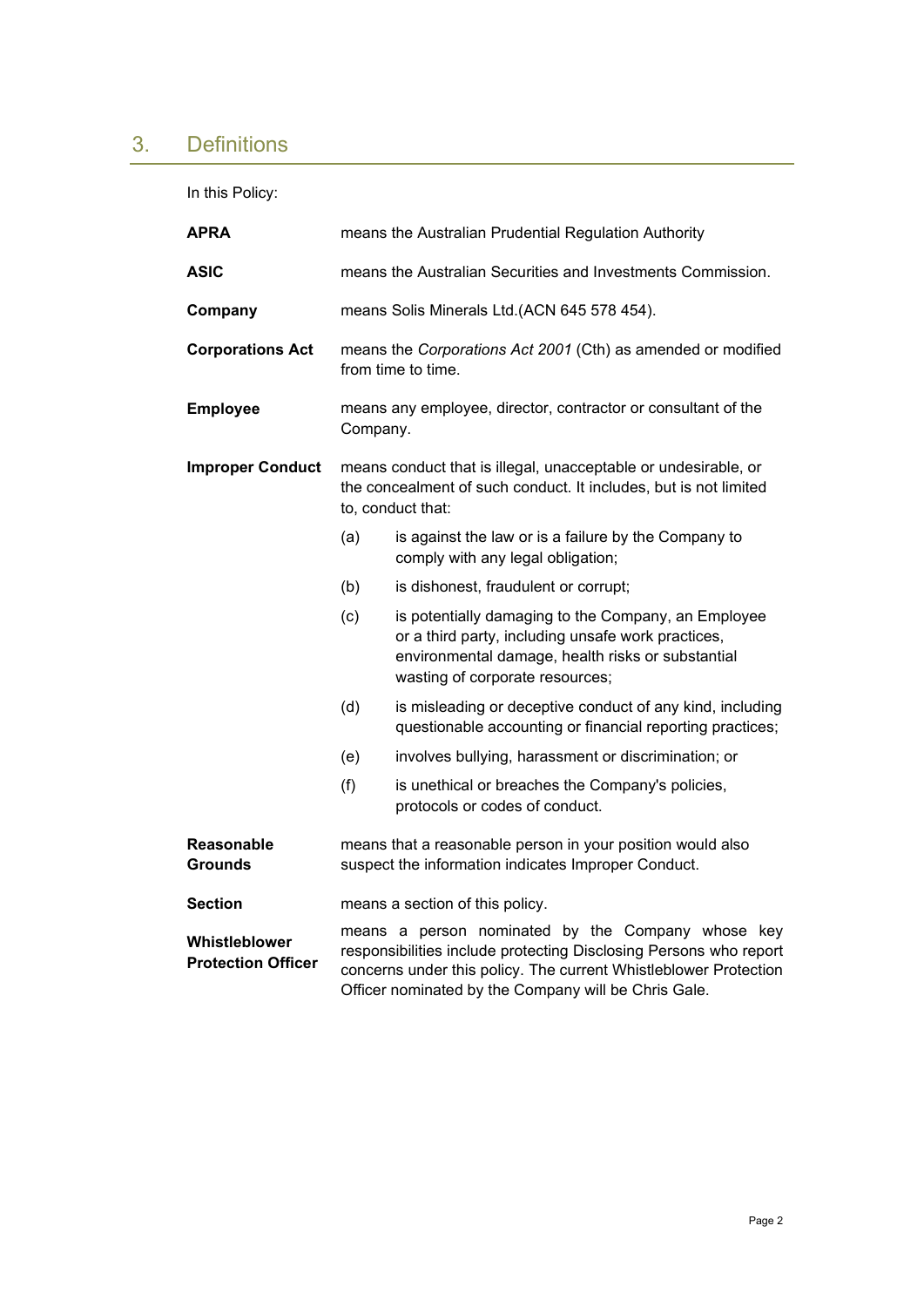### 4. Reporting Procedure

#### 4.1 **Who is covered by this Policy?**

This Policy applies to reports of Improper Conduct which are made by individuals who are, or have been, any of the following:

- (a) a director, officer or employee of the Company;
- (b) a contractor or supplier of the Company;
- (c) an employee of a contractor or supplier of the Company;
- (d) an individual who is an associate of the Company, for example a director of a related company of the Company; and
- (e) a relative, dependent or spouse (or that spouse's dependents) of an individual referred to at (a) to (d) above.

In this policy, each person in the categories listed above is referred to as a "**Disclosing Person**".

4.2 **To whom can a report of Improper Conduct be made?**

The law gives certain protections to a Disclosing Person who reports Improper Conduct on Reasonable Grounds to:

- (a) ASIC;
- (b) APRA (although that is unlikely to be relevant given the nature of the Company's business);
- (c) the ATO (for Improper Conduct relating to tax matters);
- (d) a Commonwealth authority specified in regulations (at present no authority has been specified); or
- (e) an "eligible recipient" as listed below.

An eligible recipient is:

(a) any person authorised by the Company to receive disclosures of Improper Conduct that may qualify for protection. The Company authorises the nominated Whistleblower Protection Officer listed below:

#### **Chris Gale**

Non-executive Chairman

T: 08 6117 4798

E: **[cgale@latinresources,com.au](mailto:cgale@latinresources,com.au)**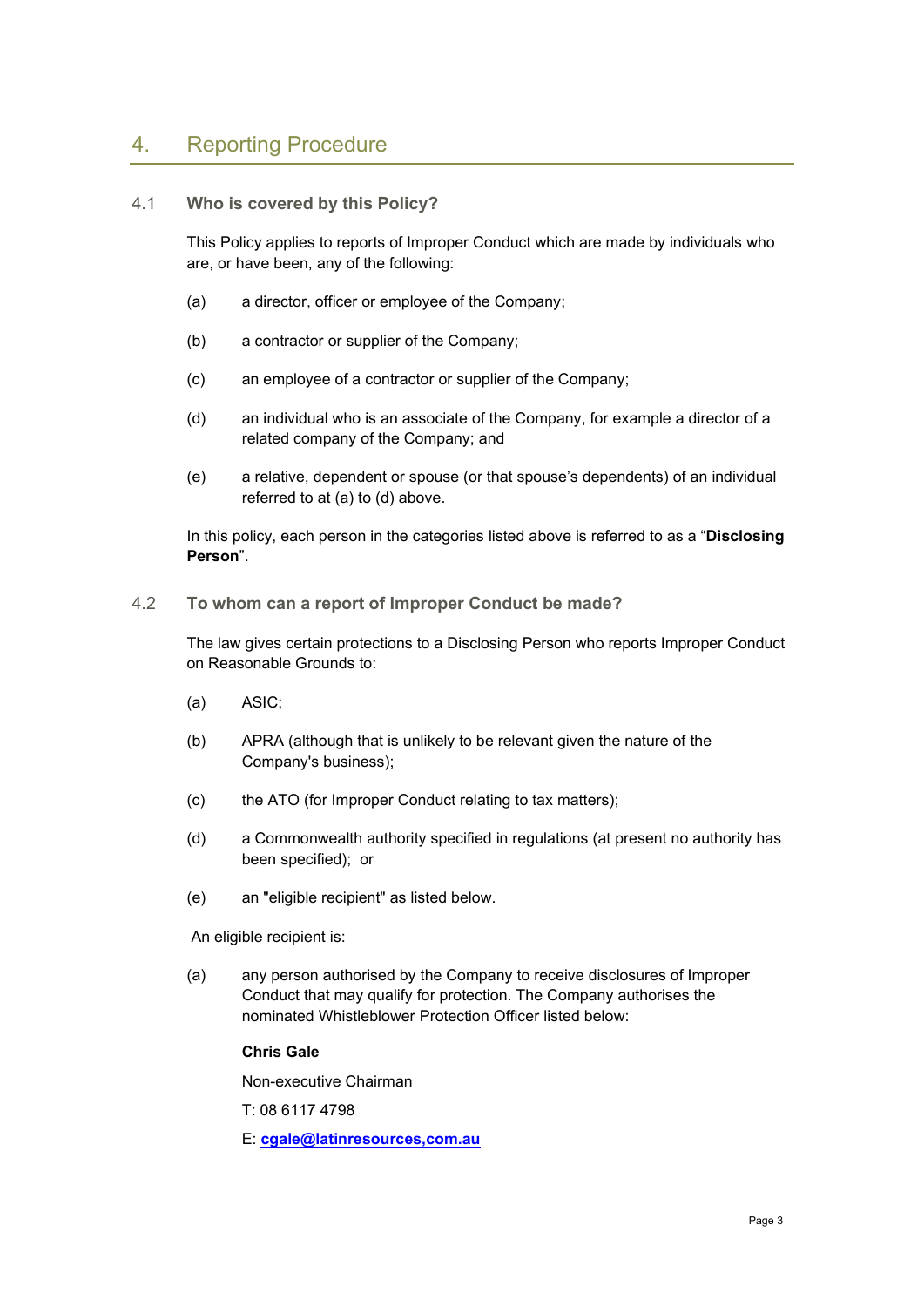#### 4.3 **Legal advice and communicating with a lawyer**

Before or after making a report of Improper Conduct, a Disclosing Person is entitled to discuss their concerns about Improper Conduct with their lawyer and get legal advice from a lawyer about how the whistleblower laws apply to them. Generally, the legal protections referred to below also apply to such communications between a Disclosing Person and their lawyer.

#### 4.4 **Public interest and emergency disclosures to a journalist or Member of Parliament**

Protections for public interest and emergency disclosures only apply if a Disclosing Person has first made a report of Improper Conduct to a Commonwealth agency and does not apply if a report has only been made to an "eligible recipient".

(a) Public Interest disclosures

If:

- (i) a Disclosing Person has made a report of Improper Conduct to one of the Commonwealth agencies specified in Section 4; and
- (ii) at least 90 days have passed since making the report; and
- (iii) the Disclosing Person does not have reasonable grounds to believe that action is being taken on the report and reasonably believes that further disclosure is in the public interest; and
- (iv) has given prior written notice to the relevant Commonwealth agency of his or her intention to make further disclosure,

then the Disclosing Person may make a report of the Improper Conduct to a journalist or Federal or State Member of Parliament. In this case, this further report will have the legal protections referred to in Sections 5 and 6 of this policy, provided it is limited to the information necessary to inform the recipient of the Improper Conduct.

(b) Emergency disclosures

A Disclosing Person will also have the legal protections referred to in Sections 5 and 6 of this policy if the person:

- (i) has made a report of Improper Conduct to a specified Commonwealth agency;
- (ii) has reasonable grounds to believe that the Improper Conduct concerns a substantial and imminent danger to any person's health or safety or to the natural environment;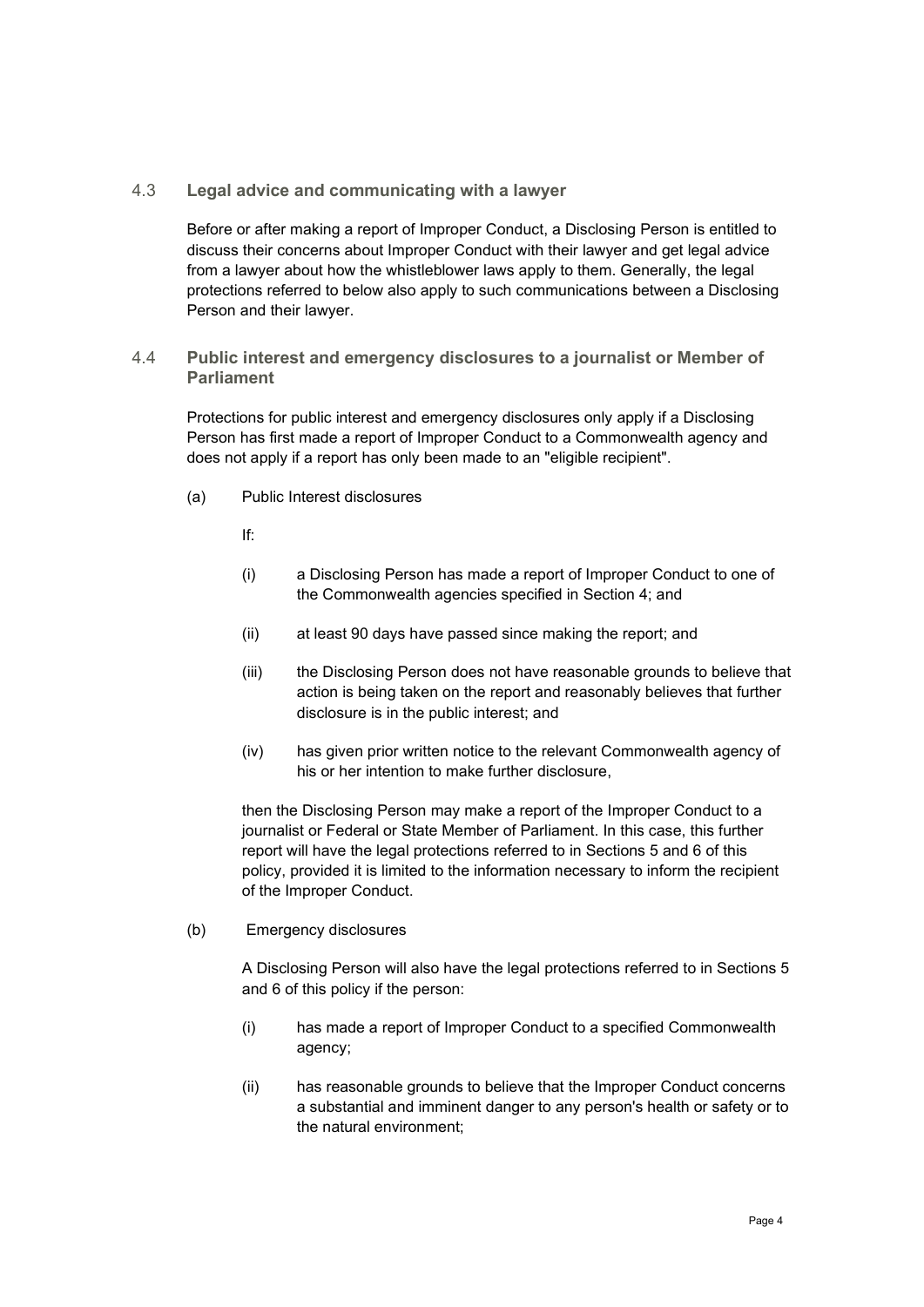- (iii) has given prior written notice to the relevant Commonwealth agency of his or her intention to make further disclosure; and
- (iv) makes a report to a journalist or Member of Parliament that is limited to the information necessary to inform the recipient of the substantial or imminent danger.

#### 4.5 **How to make a report to an eligible recipient**

Employees may report Improper Conduct to an eligible recipient by:

- (a) post Suite 2, Level 1, 1 Altona Street, West Perth WA 6005 (marked as private and confidential to the attention of the Employee's immediate manager or the Whistleblower Protection Officer); or
- (b) email; or
- (c) telephone.

The Disclosing Person may choose to remain anonymous (and will still have the same legal protections) or may disclose their name, which will be kept confidential subject to certain exceptions referred to in Section 5 of this policy.

#### 4.6 **What kind of conduct can you report under this policy?**

A Disclosing Person who reports Improper Conduct, whether made directly or anonymously, must have reasonable grounds to suspect that the information being disclosed about the Company concerns:

- (a) misconduct or an improper state of affairs or circumstances in relation to any entity within the Company; or
- (b) indicates that the Company or any of its officers or employees has engaged in conduct that:
	- (i) breaches the Corporations Act;
	- (ii) breaches other financial sector laws enforced by ASIC or APRA;
	- (iii) constitutes an offence against other law of the Commonwealth that is punishable by imprisonment for a period of 12 months; or
	- (iv) represents danger to the public or the financial system.

Examples of what may be disclosed include a breach of any legal or regulatory requirement, the Company Code of Conduct or any other the Company policy, including, inter alia:

- (a) fraud, dishonesty or corruption;
- (b) negligence;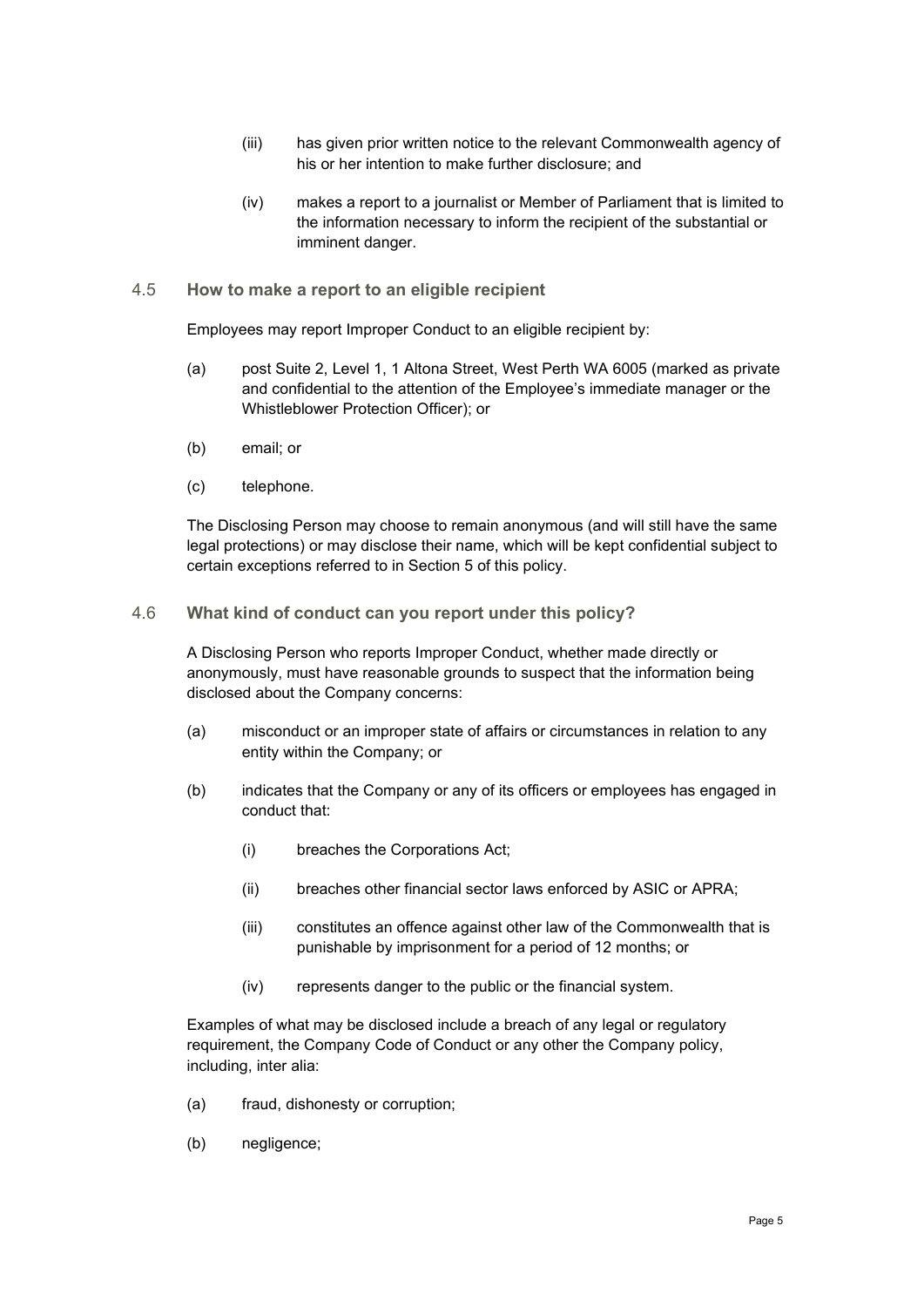- (c) criminal offences;
- (d) financial loss to the Company, reputational damage or conduct otherwise detrimental to the Company's interests;
- (e) potential misconduct or an improper state of affairs or circumstances in relation to the Company's tax affairs;
- (f) failure to comply with legal obligations of the Company as a company listed on the ASX; and
- (g) unethical or corrupt conduct.

Legal protections apply in favour of a Disclosing Person even if the allegations he or she makes are wrong, provided that the Disclosing Person had Reasonable Grounds for making the allegations.

4.7 **What kind of conduct is not covered by this policy?**

Generally, disclosures that solely concern the Disclosing Person's personal workrelated grievances do not qualify for protection under the Corporations Act.

Examples of disclosures regarding personal work-related grievances that may not qualify for protection under whistleblower laws and this policy include:

- (a) an interpersonal conflict between the Disclosing Person and another employee;
- (b) a decision relating to the engagement, transfer or promotion of the Disclosing Person;
- (c) a decision relating to the terms and conditions of engagement of the Disclosing Person; or
- (d) a decision to suspend or terminate the engagement of the Disclosing Person, or otherwise discipline the Disclosing Person.

However, a report about a personal work-related grievance may still be covered if it includes information about other Improper Conduct beyond the Disclosing Person's personal circumstances, or the Disclosing Person is being threatened with some detriment for making a report.

## 5. Confidentiality and Anonymity

Improper Conduct reports, whether made in the Disclosing Person's name or anonymously, will be kept confidential and details of the report, or the Disclosing Person, will only be released to those necessarily involved in the investigation, unless the Disclosing Person consents or the Company is obliged or allowed by law to disclose, such as disclosures to ASIC, the Australian Federal Police, or a legal practitioner for the purpose of obtaining advice about the application of the Disclosing Person's protections.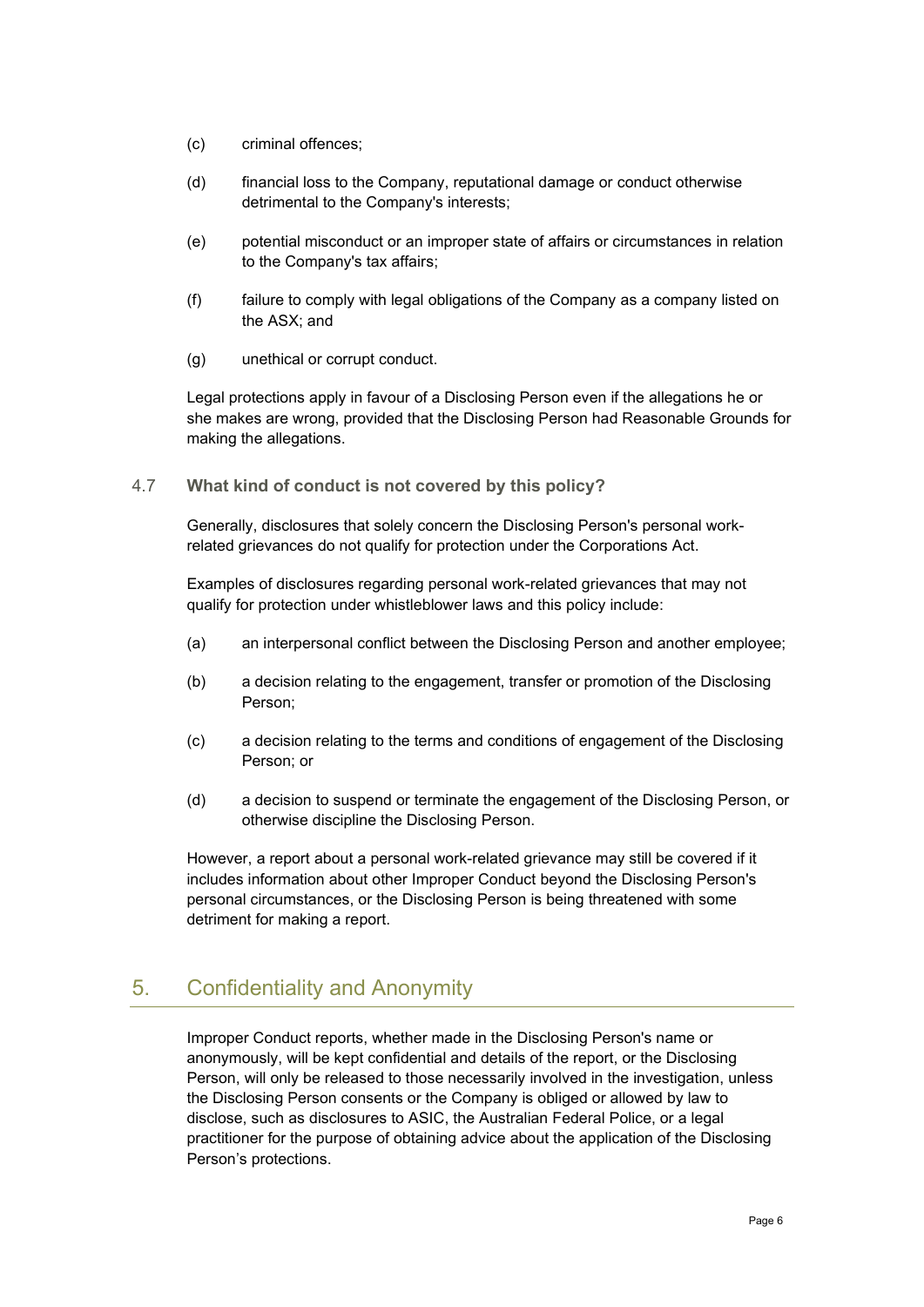The Company will ensure that any records relating to a report of Improper Conduct are stored securely and confidentially and are able to be accessed only by the Company employees who are authorised to access the information for the purposes of the investigation.

Unauthorised disclosure of:

- (a) the identity of the Disclosing Person who has made a report of Improper Conduct; or
- (b) information from which the identity of the reporting person could be inferred,

may be an offence under Australian law and will be regarded as a disciplinary matter.

### 6. Protections and Support

The Company is committed to protecting and respecting the rights of any Disclosing Person who reports Improper Conduct in accordance with this policy.

The Company will not tolerate any reprisals against any person suspected of making a report of Improper Conduct, or against that person's colleagues, employer (if a contractor), relatives or any other person where the reason for the detrimental conduct relates to the suspicion that a Disclosing Person has made a report of Improper Conduct.

Any such retaliatory action may be an offence and will be treated as serious misconduct and will be dealt with in accordance with the Company's disciplinary procedures.

In addition to the above, under Australian law, a Disclosing Person who has reasonable grounds for suspecting that Improper Conduct has taken place, and who reports the matter to an appropriate person or agency as referred to in Section 4, may be entitled to additional legal protections in certain circumstances, including:

- (a) they may be protected from civil, criminal or administrative legal action for making the report;
- (b) no contractual or other right may be exercised against the Disclosing Person for making the report;
- (c) the information they provide may not be admissible in evidence against them in legal proceedings (unless they have provided false information); and
- (d) anyone who causes or threatens to cause detriment to a Disclosing Person in the belief or suspicion that a report has been made, or may have been made, proposes to or could be made, may be guilty of an offence and may be liable to pay damages to the Disclosing Person for any loss suffered by him or her as a result.